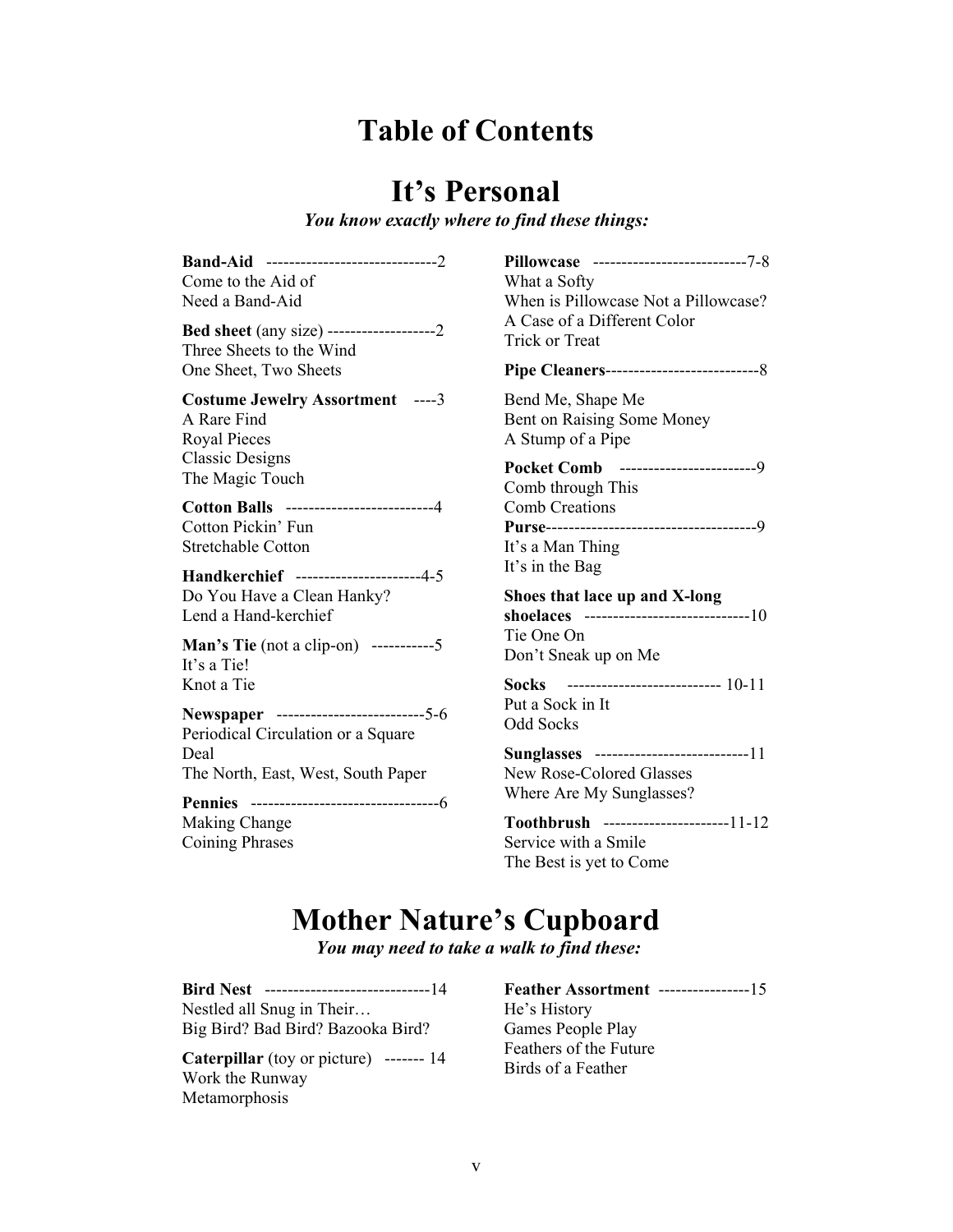**Plant** (real or artificial) -------------16 The Parts of a Plant Plant Yourself Here

### **Rock or Pebble Assortment** --16-17

What a Gem! Rocky Road Rock Games On the Rocks You Rock! Rocks for Brains

**Sand** ----------------------------------18

Castles in the Sand Sand through the Hourglass **Sea Shell Assortment** -------------18 Sea Creatures She Sells Sea Shells

**Seed Assortment** -------------------19 Plant Yourself Here Seed Art Seeds of Distinction You Traded Our Cow for Magic Beans??

**Toy Dog** (or picture) --------------- 20 Doggin' It Dog Catcher

**Toy Insects** (or picture) ---------20-21 Marching One-by-One Don't Bug Me

## **Kitchen Kapers**

### *Easy-to-find items in most kitchens. Includes food items.*

**Bones** (clean, dry chicken or beef) -23 Two-dimensional Character Three-dimensional Character No Bones about It A Feeling in My Bones **Bottled Water** -------------------23-24 Wet Your Whistle Water, Water Everywhere…And Not a Drop to Drink **Box of Kids' Cereal** -------------- 24 The Most Important Meal of the Day Cereal Surprise **Candle Assortment** ----------------25 Light up Your Life Good Scents **Chewing Gum** ----------------------25 The Shape of Things to GUM No Gum Allowed **Clam Shells** (clean and dry) -------26 On the Half Shell That's a Lot of Clams Don't Clam Up

**Cotton Candy** -------------------26-27 A Sticky Situation Cotton Pickin' Good

**Drinking Straws** --------------------27 Spinning Straws Into… Not the Last Straw

**Egg Carton** ------------------------- 28 Cheaper by the Dozens and Dozens and Dozens Egg-tra-ordinary

**Gelatin** (flavored) ---------------28-29 Wiggle while You Word Taste Test

**Paper Bag** ---------------------------29 It's in the Bag

Paper or Plastic - NOT

**Plastic Table Knife** ----------------30 Cuts like a Knife A Knight's Tale

**Recipe Card** (any recipe) ----------30 Recipe for a Recipe Recipe for Success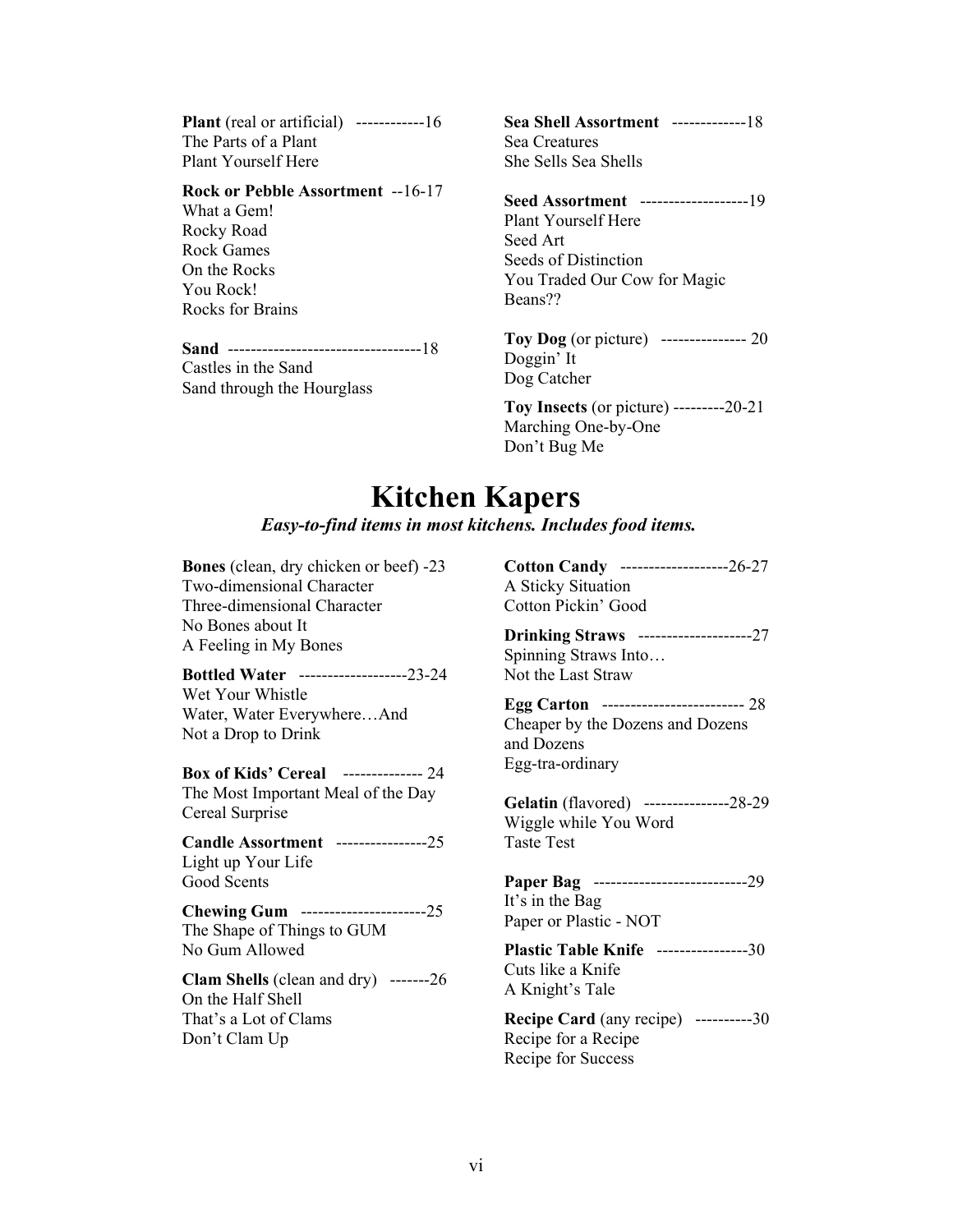|                  | Sponge -------------------------------- 31 |
|------------------|--------------------------------------------|
| Soak It to Me!   |                                            |
| <b>Holey Cow</b> |                                            |

**Spoon** -----------------------------31-32

A Spoon is a Spoon is a… The Shape of Things to Come Make a Change Spoonerisms

**Styrofoam Cup** -----------------32-33 Would You Like that to GO? An Historic Event

**Toothpicks** -----------------------33-34

Wonders of Wood A Perfect Pick Careful Construction PleasANTville Project

## **At the Office**

### *Things you can find at school, the office or home junk drawer:*

**Chess Set** -----------------------------36 Sixteen Men in a Dead Man's Chess Check Mate Welcome to My Castle

**Clock or Wristwatch** --------------37 Time for a New Look at Time Cuckoo for Clocks

**Deck of Playing Cards** --------37-38 Face Lift A Card by Any Other Name

**Dictionary or Thesaurus** ---------38 Let it Rein Lovin' Limericks

## **Letter Opener** ---------------------- 39

My Baby Wrote Me a Letter Ouch! A Paper Cut

**Light Bulb** -----------------------39-40 Lights, Camera, Action! Lights Out

**Name Tags** (stick-on) ------------- 40 Who Are You? What's in a Name?

**Paper Clips** --------------------------41 Chain Reaction Clip It

**Pencil** -----------------------------41-42 The Write Stuff Make it Write That's about the Size of It Pencil Me In

**Scissors** ---------------------------42-43 It's not Pair-a-dice Stranded Cut it out Is Your Name Edward?

**Telephone** (real or toy) --------43-44 Wire Telephones Changing? Y-R LESS TLKR Phone Home That Name Rings a Bell

## **Garage Sale**

*Items commonly found in a garage or storage shed. If you can't Find something listed here, you may have to check-out a garage sale.*

**Automobile Tire** (real or toy) ----46 Where 'The Robber' Meets the Road Re-treads and Re-tired

**Ball Assortment** (sports balls)--46-47 Have a Ball

Ding don't! Ping Pong!

**Basket Assortment** -----------------47 A Real Basket Case A Tisket, a Tasket